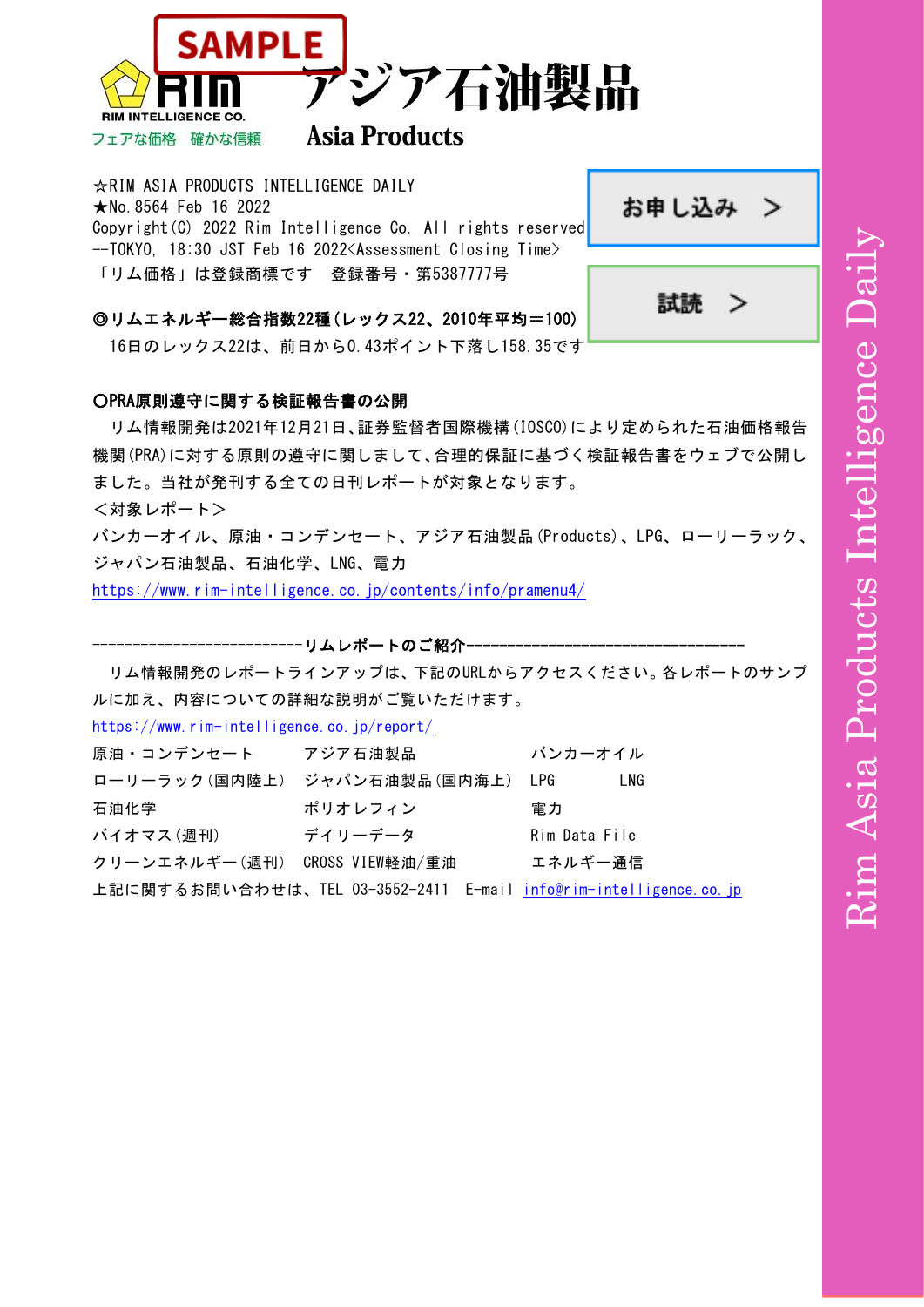

# **RIM INTELLIGENCE** Asia Products<br>3F Yaesudori Hata Bldg, 1 Chome 9-8 Hatchobori, Chuo-ku, Tokyo Japar

Tel:81-3-3552-2411 Fax:81-3-3552-2415 e-mail:info@rim-intelligence.co.jp

|                                                                                       | ©FOB Singapore Cargoes (FO in \$/mt, Others in \$/bbl) |                     |  |
|---------------------------------------------------------------------------------------|--------------------------------------------------------|---------------------|--|
|                                                                                       | $-$ Physical $-$                                       | $-$ Premium $-$     |  |
| Mogas 97RON                                                                           | $-113.25 - 113.35 -$                                   | $4.25*$<br>4.15 $/$ |  |
| 95RON                                                                                 | $-111.70 - 111.80 -$                                   | $2.70*$<br>2.60 $/$ |  |
| 92RON                                                                                 | $-109.05 - 109.15 -$                                   | $1.45*$<br>1.35 /   |  |
| Naphtha                                                                               | $-$ 94.40 - 94.50 -                                    | 2.80<br>2.70/       |  |
| Jet/Kerosene                                                                          | $-106.50 - 106.60 -$                                   | 1.60<br>1.50 /      |  |
| Gasoil 0.001%S                                                                        | $+$ 110.60 - 110.70 +                                  | 1.90 /<br>2.00      |  |
| Gasoil $0.05\%$ S                                                                     | $+$ 110.25 - 110.35 +                                  | 1.65<br>1.55 /      |  |
| FO 0.5%S                                                                              | $-706.50 - 716.50 -$                                   | 9.50 / 19.50        |  |
| F0 180cst 3.5%S                                                                       | $-528.00 - 529.00 -$                                   | 0.00<br>$-1.00 /$   |  |
| F0 380cst 3.5%S                                                                       | $-512.75 - 513.75 -$                                   | 0.75 / 1.75         |  |
| * Promium to FOR Singapore Mogas 02PON 02PON Physical price does not include Promiums |                                                        |                     |  |

\* Premium to FOB Singapore Mogas 92RON. 92RON Physical price does not include Premiums.

| ©Singapore Paper Swaps (FO in \$/mt, Others in \$/bbl) |                             |                             |                      |  |
|--------------------------------------------------------|-----------------------------|-----------------------------|----------------------|--|
|                                                        | Mar                         | Apr.                        | <b>May</b>           |  |
| Naphtha                                                | $-$ 91.65 - 91.75 -         | $-89.55 - 89.65 -$          | $-87.70 - 87.80 -$   |  |
| Jet/Kerosene                                           | $-104.95 - 105.05 -$        | $-103.15 - 103.25 -$        | $-101.45 - 101.55 -$ |  |
| Regrade                                                | $ -3.75 - -3.65 -$          | $ -2.85 - -2.75 -$          | $-2.10 - -2.00$      |  |
| Gasoil 0.001%S                                         | $+$ 108.65 - 108.75 +       | $-105.95 - 106.05 -$        | $-103.50 - 103.60 -$ |  |
| $F0 \t0.5%$                                            | $-696.75 - 697.25 -$        | $-670.00 - 670.50 -$        | $-650.50 - 651.00 -$ |  |
| F0 180cst 3.5%S                                        | $-528.75 - 529.25 -$        | $-525.75 - 526.25 -$        | $-522.50 - 523.00 -$ |  |
| FO 380cst 3.5%S                                        | $-511$ , 75 $-512$ , 25 $-$ | $-508$ , 75 $-509$ , 25 $-$ | $-505.25 - 505.75 -$ |  |

| ©Singapore Crack Margins (Against Dubai Swaps, in \$/bbl) |          |          |            |  |
|-----------------------------------------------------------|----------|----------|------------|--|
|                                                           | Mari     | Apr      | <b>May</b> |  |
| Naphtha                                                   | 1.14     | 0.99     | 0.76       |  |
| Jet/Kerosene                                              | 14.44    | 14.59    | 14.51      |  |
| Gasoil 0.001%S                                            | 18.14    | 17.39    | 16.56      |  |
| FO 0.5%S                                                  | 16.67    | 14.51    | 13.13      |  |
| F0 180cst 3.5%S                                           | $-9.18$  | $-7.69$  | $-6.57$    |  |
| FO 380cst 3.5%S                                           | $-11.79$ | $-10.30$ | $-9.22$    |  |

| ©FOB South Korea Cargoes (FO in \$/mt, Others in \$/bbl) |                         |                       |                       |  |
|----------------------------------------------------------|-------------------------|-----------------------|-----------------------|--|
| <b>MR Cargoes</b>                                        | $-$ Physical-           | $-$ Premium $-$       |                       |  |
| Mogas $91$ RON/0.001%S                                   | $-109, 70 - 109, 90 -$  | 0.60 /<br>$0.80*$     |                       |  |
| Mogas $92$ RON $/0.005$ %S                               | $-108.35 - 108.55 -$    | $-0.75/$<br>$-0.55*$  |                       |  |
| Jet/Kerosene                                             | $-106, 25 - 106, 35 -$  | 1.25<br>1.35          |                       |  |
| Gasoil 0.001%S                                           | $+$ 109.65 - 109.75 +   | 1.05<br>0.95          |                       |  |
| Gasoil 0.05%S                                            | $+$ 108, 40 - 108, 50 + | $-0.30$<br>$-0.20$    |                       |  |
| Gasoil 0.25%S                                            | $+$ 104, 85 - 104, 95 + | $-3.85$<br>$-3.75$    |                       |  |
| Gasoil 0.5%S                                             | $+$ 104, 35 - 104, 45 + | $-4.25$<br>$-4.35/$   |                       |  |
| FO 0.3%S                                                 | $-704.00 - 714.00 -$    | 185.00***<br>175.00 / |                       |  |
| FO 0.5%S                                                 | $-657.00 - 667.00 -$    | $-40.00 / -30.00$     |                       |  |
| FO 380cst 3.5%S                                          | $-497, 75 - 498, 75 -$  | $-14.25 / -13.25$     |                       |  |
|                                                          |                         |                       |                       |  |
| <b>SR Cargoes</b>                                        | $-$ Physical-           | $-$ Premium $-$       | Import Cost (Yen/kl)# |  |
| Mogas 91RON                                              | $-111.00 - 111.10 -$    | 1.90<br>$2.00*$       | 87, 965               |  |
| Kerosene                                                 | $-108,00 - 108,50 -$    | 3.50<br>3.00 /        | 85, 322               |  |
| Gasoil 0.001%S                                           | $+$ 109.80 - 109.90 +   | 1.10 /<br>1.20        | 86, 901               |  |
| $LSAFO$ $0.1%S$                                          | $+$ 107, 80 - 108, 00 + | $-0.70**$<br>$-0.90/$ | 81, 919               |  |
| FO 0.3%S                                                 | $-714.00 - 724.00 -$    | 185.00 /<br>195.00*** | 88,045                |  |
| *Premium to FOB Singapore Mogas 92RON                    |                         |                       |                       |  |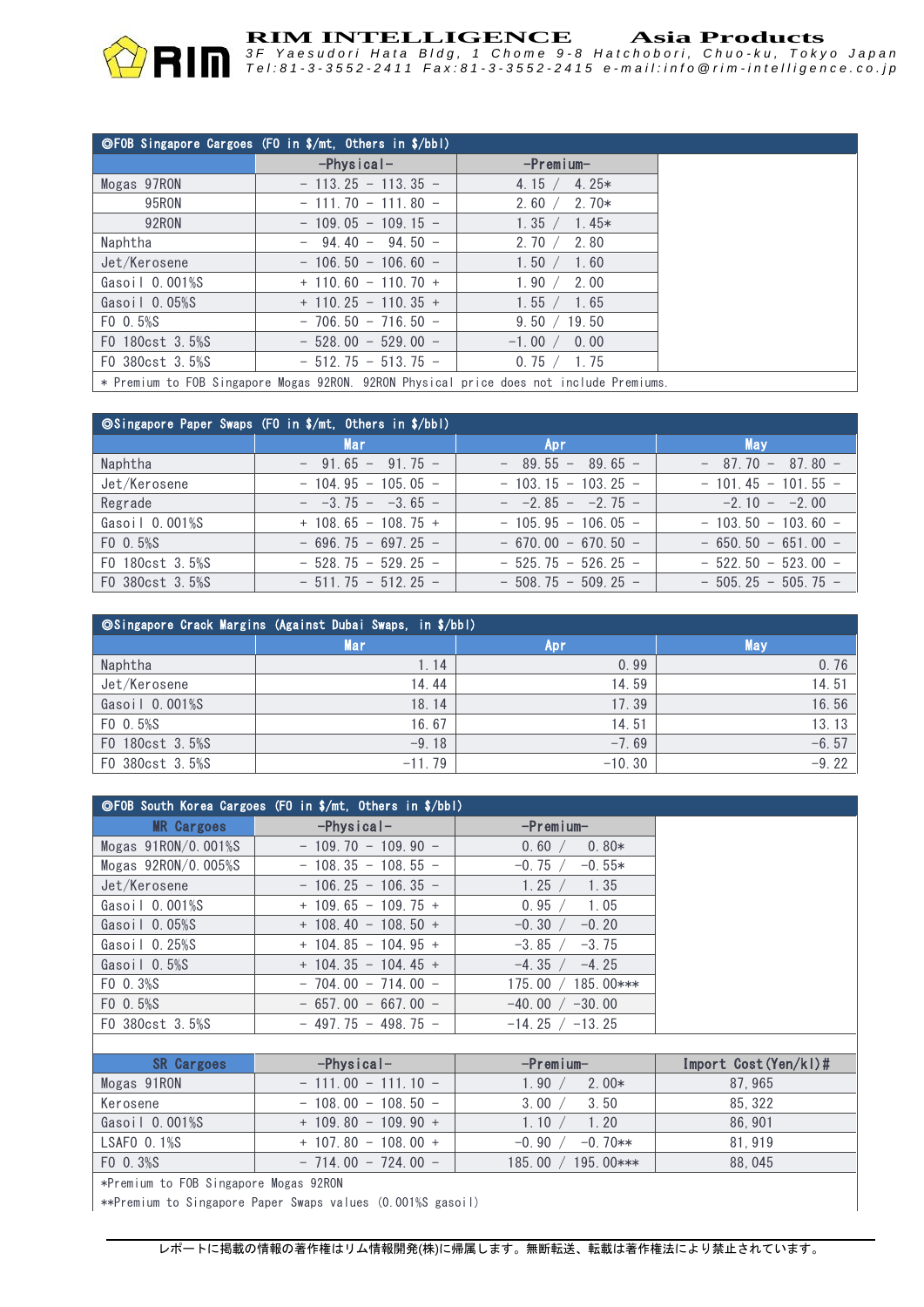#### **RIM INTELLIGENCE Asia Products**

*3 F Y a e s u d o r i H a t a B l d g , 1 C h o m e 9 - 8 H a t c h o b o r i , C h u o - k u , T o k y o J a p a n* Tel:81-3-3552-2411 Fax:81-3-3552-2415 e-mail:info@rim-intelligence.co.jp

| ***Premium in density at 0.95                                                                       |
|-----------------------------------------------------------------------------------------------------|
| # in Yen/kl. Basis Nagoya (Basis Keihin for FO 0.3%S)                                               |
| The yen/kl price for Mogas includes Yen 2,800/kl petroleum tax and Yen 934/kl import duty.          |
| The yen/kl price for kerosene includes Yen 2,800/kl petroleum tax and Yen 346/kl import duty.       |
| The yen/kl price for gasoil 0.001%S includes Yen 2.800/kl petroleum tax and Yen 750/kl import duty. |
| The yen/kl price for FO 0.3%S includes Yen 2,800/kl petroleum tax and Yen 249/kl import duty.       |

| <b>OFOB Taiwan Cargoes (in \$/bbl)</b> |                         |                   |  |  |
|----------------------------------------|-------------------------|-------------------|--|--|
| <b>MR Cargoes</b>                      | $-$ Physical $-$        | $-$ Premium $-$   |  |  |
| Mogas 93RON                            | $-110.30 - 110.50 -$    | 1.20 / 1.40       |  |  |
| Jet/Kerosene                           | $-106.55 - 106.65 -$    | 1.55 / 1.65       |  |  |
| Gasoil 0.001%S                         | $+$ 110, 00 - 110, 10 + | 1.30 / 1.40       |  |  |
| Gasoil 0.05%S                          | $+$ 108.05 - 108.15 +   | $-0.65$ / $-0.55$ |  |  |
| Gasoil 0.25%S                          | $+$ 105.45 - 105.55 +   | $-3.25$ / $-3.15$ |  |  |
| Gasoil 0.5%S                           | $+$ 105.05 - 105.15 +   | $-3.65 / -3.55$   |  |  |

| ◯ ⊙FOB China Cargoes (in \$/bbl) |                       |                 |  |
|----------------------------------|-----------------------|-----------------|--|
| <b>MR Cargoes</b>                | $-$ Physical $-$      | $-$ Premium $-$ |  |
| Mogas 92RON                      | $-109.30 - 109.50 -$  | 0.20 / 0.40     |  |
| Jet/Kerosene                     | $-105.35 - 105.55 -$  | 0.35 / 0.55     |  |
| Gasoil 0.001%S                   | $+$ 109.65 - 109.85 + | 0.95 / 1.15     |  |
| Gasoil O.005%S                   | $+$ 109.25 - 109.45 + | 0.55 / 0.75     |  |

| ©CFR China Cargoes                                      |                                                    |                 |            |                       |
|---------------------------------------------------------|----------------------------------------------------|-----------------|------------|-----------------------|
|                                                         | $(F0$ in $\sqrt[6]{m}t$ , Others in $\sqrt[6]{bb}$ |                 | (Yuan/mL)  | (Yuan/mL)             |
|                                                         | $-$ Physical $-$                                   | $-$ Premium $-$ | $-I$ mport | $-Domestic - # ##$    |
| North China                                             |                                                    |                 |            |                       |
| Mogas $92$ RON $***$                                    | $-110.15 - 110.35 -$                               | 1.05 /<br>1.25  | 9,140      | $9,330 - 9,380$       |
| Gasoil 0.001%S*                                         | $+$ 111, 45 - 111, 55 +                            | 2.75/<br>2.85   | 7,671      | $7.700 - 7.750$       |
| East China                                              |                                                    |                 |            |                       |
| Mogas $92$ RON $***$                                    | $-110.05 - 110.25 -$                               | 1.15<br>0.95    | 9, 134     | $9,200 - 9,250$       |
| Gasoil 0.001%S*                                         | $+$ 111, 35 - 111, 45 +                            | 2.65 /<br>2.75  | 7,665      | $7.650 - 7.700$       |
| South China                                             |                                                    |                 |            |                       |
| Mogas $92$ RON $***$                                    | $-110.25 - 110.45 -$                               | 1.15<br>1.35    | 9, 146     | $9,350 - 9,400$       |
| Gasoil 0.001%S*                                         | $+$ 111.55 - 111.65 +                              | 2.85 /<br>2.95  | 7.676      | $7.850 - 7.900$       |
| FO 380cst 3.5%S**                                       | $-531.50 - 532.50 -$                               | 20.50<br>19.50  | 5.230      | ##<br>$5.400 - 5.450$ |
| --Exchange rate (MIDDLE Yuan/\$ as of Feb 16)<br>6.3463 |                                                    |                 |            |                       |

\*\*\*Yuan/mt prices for Mogas 92RON include 1% duty, 13% value added tax and Yuan 2,082/mt consumption tax. \*Yuan/mt prices for Gasoil 0.001%S include 1% duty, 13% value added tax and Yuan 1,428/mt consumption tax. \*\*Yuan/mt prices for FO 380cst 3.5%S include 1% duty, 13% value added tax and Yuan 1,218/mt consumption tax. ## China FO 380cst 3.5%S Domestic prices are of bunker use grade.

### China Domestic prices are reference information provided by Rim Beijing office.

| ©FOB Middle East Cargoes (Naphtha and HSFO in \$/mt, Others in \$/bbl) |                       |                 |  |  |
|------------------------------------------------------------------------|-----------------------|-----------------|--|--|
|                                                                        | $-$ Physical $-$      | $-$ Premium $-$ |  |  |
| Naphtha                                                                | $-845.50 - 846.00 -$  | 29.00 / 31.00   |  |  |
| Jet/Kerosene                                                           | $-104.30 - 104.40 -$  | 1.50 / 1.70     |  |  |
| Gasoil 0.001%S                                                         | $+$ 108.40 - 108.50 + | 1, 70 / 1, 90   |  |  |
| FO 380cst 3.5%S                                                        | $-497.75 - 498.75 -$  |                 |  |  |

| │ ◎F0B Indonesia LSWR Cargoes                     |                      |                  |  |  |
|---------------------------------------------------|----------------------|------------------|--|--|
|                                                   | $-$ Physical $-$     | -Premium-        |  |  |
| $LSWR$ 0.45% $S(S/mt)$                            | $-586.50 - 588.50 -$ | $57.50 / 59.50*$ |  |  |
| LSWR $0.45\%$ S $(\frac{\pi}{b}$ bbl)             | $-88.85 - 89.15 -$   |                  |  |  |
| *Premium to Singapore FO 180cst 3.5%S paper swaps |                      |                  |  |  |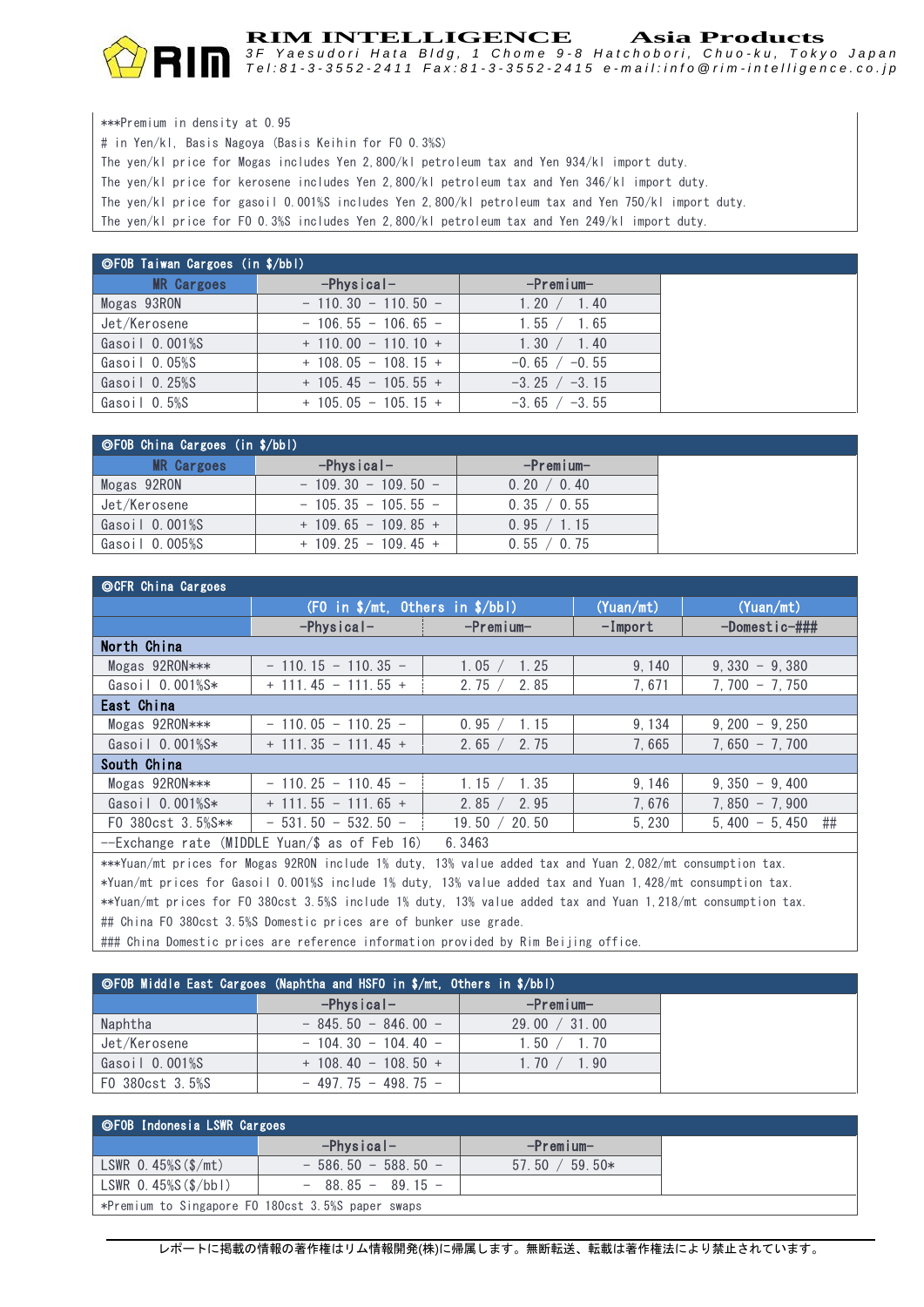

**RIM INTELLIGENCE Asia Products**

*3 F Y a e s u d o r i H a t a B l d g , 1 C h o m e 9 - 8 H a t c h o b o r i , C h u o - k u , T o k y o J a p a n* Tel:81-3-3552-2411 Fax:81-3-3552-2415 e-mail:info@rim-intelligence.co.jp

| ©CFR Japan MR Cargoes (Naphtha and FO in \$/mt, Others in \$/bbl)        |                         |                         |                     |  |
|--------------------------------------------------------------------------|-------------------------|-------------------------|---------------------|--|
|                                                                          | $-$ Physical-           | $-$ Premium $-$         | Import Cost(Yen/kl) |  |
| Naphtha                                                                  | $-844.00 - 855.75 -$    |                         | 69.426              |  |
| Apr 1st-half                                                             | $-867.50 - 868.00 -$    | 23.25 / 23.75#          |                     |  |
| Apr 2nd-half                                                             | $-855.25 - 855.75 -$    |                         |                     |  |
| May 1st-half                                                             | $-844.00 - 844.50 -$    |                         |                     |  |
| Jet/Kerosene                                                             | $-108.05 - 108.15 -$    | 3.15<br>3.05 /          | 82.496              |  |
| Gasoil 0.001%S                                                           | $+$ 111, 45 - 111, 55 + | 2.75/<br>2.85           | 85.396              |  |
| FO 0.3%S                                                                 | $-719.00 - 729.00 -$    | 190.00 $/$<br>$200.00*$ | 85, 428             |  |
| FO 380cst 3.5%S                                                          | $-508.75 - 509.75 -$    | $-3.25 /$<br>$-2.25$    | 60.993              |  |
| $\Gamma$ . I . (TTO V . / n $\Gamma$ I . 10) . 110 . 70<br>$\mathcal{L}$ |                         |                         |                     |  |

--Exchange rate (TTS Yen/\$ as of Feb 16) 116.70 (MUFG Bank)

\*Premium in density at 0.95

#Price gap between first half-month and third half-month is reference information.

\*\*Index price for reference

The yen/kl price for jet/kerosene includes Yen 2,800/kl petroleum tax and Yen 346/kl import duty.

The yen/kl price for gasoil 0.001%S includes Yen 2,800/kl petroleum tax and Yen 750/kl import duty.

The yen/kl prices for FO 380cst 3.5%S and FO 0.3%S include Yen 2,800/kl petroleum tax and Yen 249/kl import duty.

| ©FOB Japan MR Cargoes (HSFO in \$/mt, Others in \$/bbl) |                                                  |                   |                       |  |
|---------------------------------------------------------|--------------------------------------------------|-------------------|-----------------------|--|
|                                                         | $-Physical-$                                     | $-$ Premium $-$   | Export Cost (Yen/kl)* |  |
| Jet/Kerosene                                            | $-106.25 - 106.35 -$                             | 1.25/<br>1.35     | 80.160                |  |
| Gasoil CARB DIESEL                                      | $+$ 109 80 - 109 90 +                            | 1.10 /<br>1.20    | 82.744                |  |
| Gasoil 0.001%S                                          | $+$ 109.55 - 109.65 +                            | 0.95<br>0.85 /    | 82.562                |  |
| F0 380cst 3.5%S                                         | $-496.75 - 497.75 -$                             | $-15.25 / -14.25$ | 58.894                |  |
|                                                         | --Exchange rate (TTM Yen/\$ as of Feb 16) 115.70 | (MUFG Bank)       |                       |  |
| *Yen/kl prices include Yen 2,800/kl refund.             |                                                  |                   |                       |  |

| <b>OFreights rates</b>                                                            |                 |                            |                 |  |
|-----------------------------------------------------------------------------------|-----------------|----------------------------|-----------------|--|
| SR Clean Tanker Freight Rates (\$/bbl)                                            |                 |                            |                 |  |
| Korea to Tomakomai                                                                | $4,60 - 4,80$   | Korea to Keihin            | $3.90 - 4.10$   |  |
| Korea to Nagoya                                                                   | $3.60 - 3.80$   | Korea to Kanmon            | $3.20 - 3.40$   |  |
| $(\frac{\epsilon}{\pi})$<br>SR Dirty Tanker Freight Rates                         |                 |                            |                 |  |
| Korea to Tomakomai                                                                | $29.00 - 31.00$ | Korea to Keihin            | $27.00 - 29.00$ |  |
| MR Tanker Freight Rates $(\frac{2}{b})$ bbl for clean $\frac{2}{b}$ mt for dirty) |                 |                            |                 |  |
| Korea to N. China                                                                 | $1.70 - 1.90$   | Korea to E. China          | $1.60 - 1.80$   |  |
| Korea to S. China                                                                 | $1.80 - 2.00$   | Korea to Japan clean       | $1.70 - 1.90$   |  |
| Korea to Japan dirty                                                              | $10.00 - 12.00$ | N.E. Asia to US West Coast | $4, 20 - 4, 40$ |  |
| LR Tanker Freight Rates $(\frac{s}{bb}$ for clean $\frac{s}{mt}$ for dirty)       |                 |                            |                 |  |
| ME to Singapore clean                                                             | $2.10 - 2.30$   | ME to Singapore dirty      | $14.00 - 16.00$ |  |

# ◎Asia Bunker Prices (\$/mt)

- 16Feb22 Closing Quotes -

| Port/Location         | <b>380cst</b>     |                          | <b>VLSFO</b>      |         | LSMGO (LSMDO: Japan)                         |          |
|-----------------------|-------------------|--------------------------|-------------------|---------|----------------------------------------------|----------|
|                       | $Low - High$      | Change                   | $Low - High$      | Change  | $Low - High$                                 | Change   |
| Tokyo Bay             | $615.00 - 618.00$ | $-7.00$                  | $732.00 - 735.00$ | $-2.00$ | 825.00<br>$-835.00$                          | $+11.00$ |
| West Japan            | $621.00 - 624.00$ | $-7.00$                  | $738.00 - 741.00$ | $-2.00$ | $835,00 - 845,00$                            | $+11.00$ |
| Ise Bay               | $620.00 - 623.00$ | $-7.00$                  | $737.00 - 740.00$ | $-2.00$ | $825.00 - 835.00$                            | $+11.00$ |
| #Rim Average-Feb      | 619.85            | $-3.15$                  | 726.65            | $-0.90$ | 822.35                                       | $+4.95$  |
| S. Korea              | $560.00 - 563.00$ | $-17.00$                 | $722.00 - 725.00$ | $-2.00$ | $-850.00$<br>840.00                          | $+5.00$  |
| F.E.Russia*           | $550.00 - 553.00$ | 0.00                     | $700.00 - 703.00$ | 0.00    | 830.00<br>$-840.00$                          | 0.00     |
| Taiwan Kaohsiung PP** | $629.00 - 632.00$ | 0.00                     | $775.00 - 778.00$ | $-3.00$ | 935.00<br>932.00<br>$\overline{\phantom{a}}$ | $-5.00$  |
| Taiwan Keelung PP**   | $NA - NA$         | $\overline{\phantom{m}}$ | $775.00 - 778.00$ | $-3.00$ | 935.00<br>932.00<br>$\overline{\phantom{a}}$ | $-5.00$  |
| Taiwan Taichung PP**  | $NA - NA$         |                          | $775.00 - 778.00$ | $-3.00$ | 932.00<br>$-935.00$                          | $-5.00$  |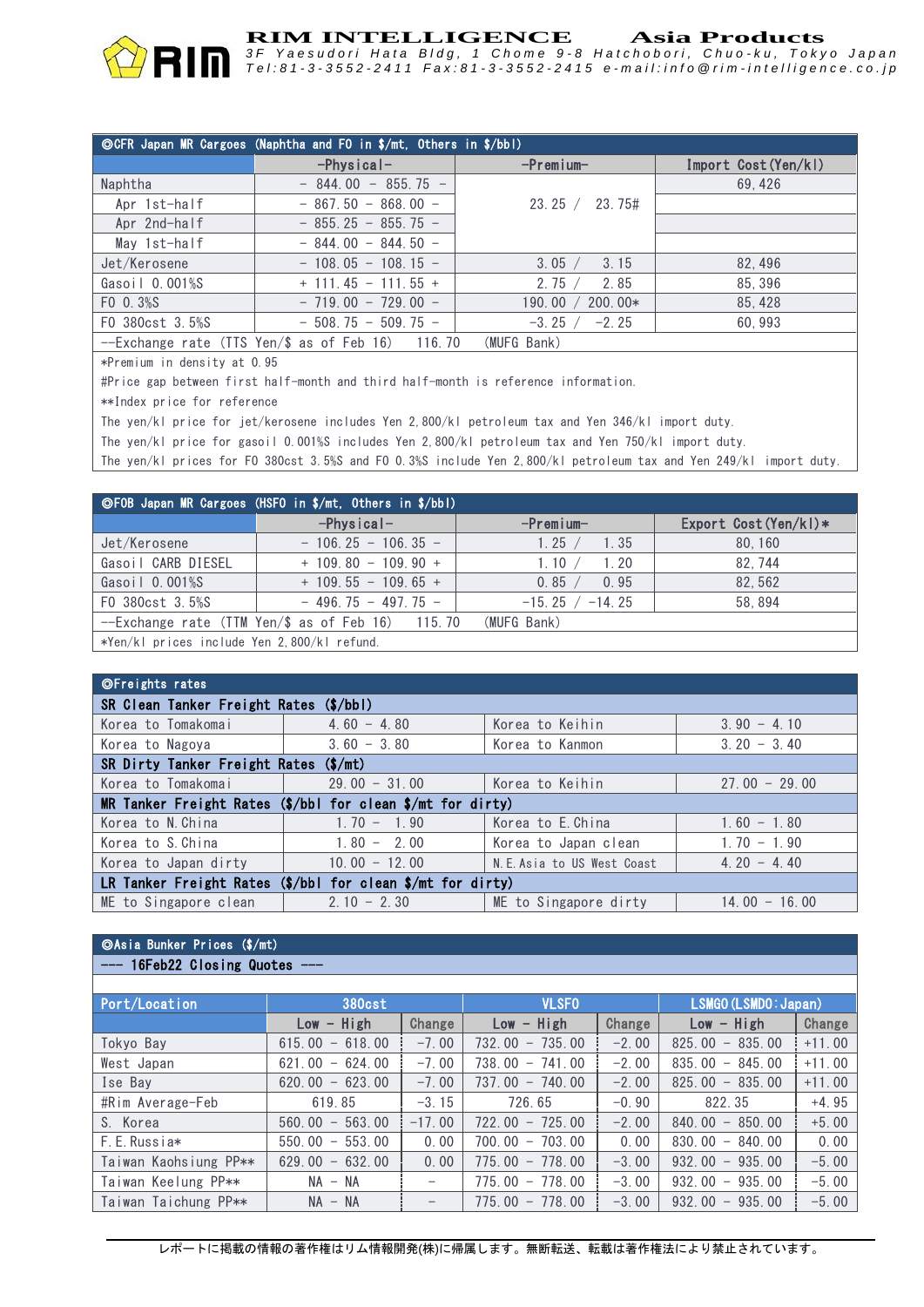

# **RIM INTELLIGENCE** Asia Products<br>3F Yaesudori Hata Bldg, 1 Chome 9-8 Hatchobori, Chuo-ku, Tokyo Japar

Tel:81-3-3552-2411 Fax:81-3-3552-2415 e-mail:info@rim-intelligence.co.jp

| Taiwan Others PP**                                         | $NA - NA$                                           | $\qquad \qquad$          | $775.00 - 778.00$                                   | $-3.00$  | 932.00<br>$-935.00$                          | $-5.00$  |
|------------------------------------------------------------|-----------------------------------------------------|--------------------------|-----------------------------------------------------|----------|----------------------------------------------|----------|
| Shanghai                                                   | 566.00<br>563.00<br>$\hspace{0.1mm}-\hspace{0.1mm}$ | $-10.00$                 | $742.00 - 745.00$                                   | $-11.00$ | $-930.00$<br>920.00                          | $-5.00$  |
| Zhoushan                                                   | 538.00<br>541.00<br>$\overline{\phantom{a}}$        | $-5.00$                  | $702.00 -$<br>705.00                                | $-3.00$  | $-915.00$<br>905.00                          | 0.00     |
| Hong Kong                                                  | $533.00 -$<br>536.00                                | $-7.00$                  | $736.00 -$<br>739.00                                | $-2.00$  | $-830.00$<br>820.00                          | $-10.00$ |
| Singapore                                                  | 533.00<br>$530.00 -$                                | $-8.00$                  | 737.00 - 740.00                                     | $-4.00$  | 833.00<br>$-843.00$                          | $-2.00$  |
| --Note: *Nakhodka, Vostochny, Vladivostok, **Posting Price |                                                     |                          |                                                     |          |                                              |          |
| #Rim Tokyo Bay monthly average                             |                                                     |                          |                                                     |          |                                              |          |
|                                                            |                                                     |                          |                                                     |          |                                              |          |
| Port/Location                                              | <b>380cst</b>                                       |                          | <b>VLSFO</b>                                        |          | <b>LSMGO</b>                                 |          |
|                                                            | High<br>Low<br>$\qquad \qquad -$                    | Change                   | $-$ High<br>Low                                     | Change   | $-$ High<br>Low                              | Change   |
| Bangkok                                                    | 583.00<br>580.00<br>$\overline{\phantom{m}}$        | 0.00                     | 703.00<br>700.00<br>$\hspace{0.1mm}-\hspace{0.1mm}$ | 0.00     | 890.00<br>900.00<br>$\overline{\phantom{m}}$ | 0.00     |
| Colombo                                                    | NA<br>NA<br>$\overline{\phantom{m}}$                | $\overline{\phantom{0}}$ | 780.00<br>777.00<br>$\overline{\phantom{m}}$        | $+80.00$ | 910.00<br>920.00<br>$-$                      | $+60.00$ |

--Prices at three ports listed above are reference numbers.

### ◎アジア石油製品・マーケット・コメント ○原油概況

16日の主要原油の価格は次の通り

\*NYMEX・WTI 3月:92.71ドル(前日比1.80ドル安)

\*ICE・BRENT 4月:93.93ドル(前日比1.68ドル安)

\*DUBAI・PAPER 3月:90.56ドル(前日比0.30ドル安)

### ○シンガポール・クラックマージン



シンガポール・クラックマージンは、期近3 月限でナフサが1.14ドルと前日から1.95ドル 安。ジェット燃料は14.44ドルと5セント高、 0.001%S軽油は18.14ドルと35セント高、0.5%S 重油は16.67ドルと24セント安、180cst重油は マイナス9.18ドルと11セント高、380cst重油は マイナス11.79ドルと85セント安となった。

#### ○ガソリン

北東アジア積み92RONガソリン(MR船型)の市 況連動相場は前日から同値で推移した。中国積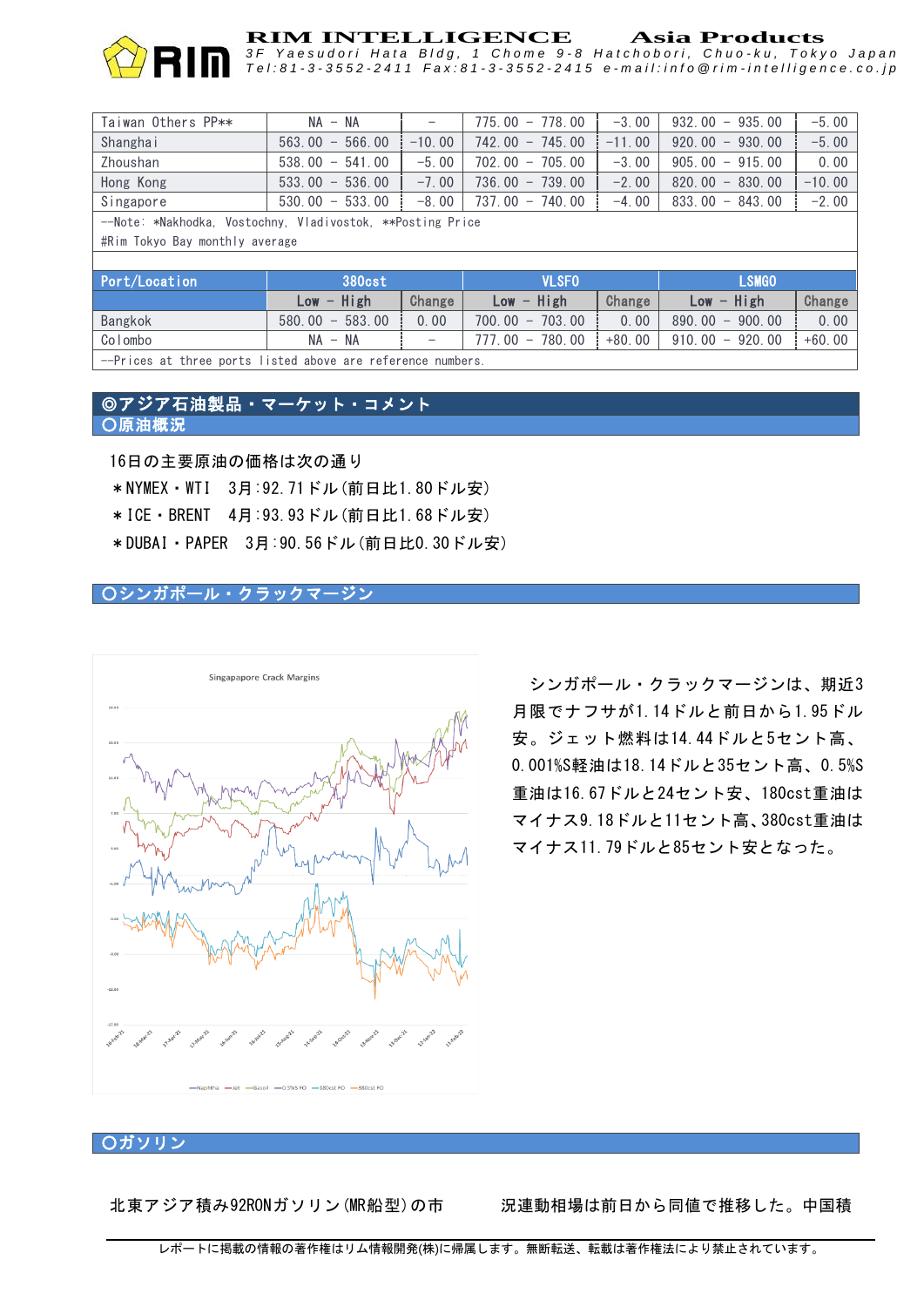みはシンガポール市況に対し20~40セントのプ レミアム。韓国積みは同市況対比55~75セント のディスカウントとなった。東南アジアから需 要が増え、相場は堅調。東南アジアでは新型コロ ナウイルスの影響が薄まりつつあるため、輸入 が拡大しているようだ。そのなか、シンガポール 市場では買いが増え、市況は強含んでいる。また、 ドバイ原油に対するガソリンの精製マージンも 17.00ドル近辺を維持している。一方、中国や韓 国からは依然として3月積みのスポット売りは 確認されていない。韓国の一部石油会社はこれ から販売に乗り出す方針だったものの、具体的 な取引は聞かれていない。

韓国積み91RONガソリン(SR船型)の市況連動 相場は、シンガポール市況に対し1.90~2.00ド ルのプレミアムと前日から横ばい。

中国華南着・92RONガソリン(MR船型)の市況連 動相場は、シンガポール市況(92RON)に対し1.15 ~1.35ドルのプレミアムとなり前日から横ばい。 華南地域の92RONガソリンの国内価格(一次基地 出し)は、トンあたり9,350~9,400元と前日から 変わらず。輸入コストを229元(バレルあたり 4.24ドル)上回る。

シンガポール積み92RONガソリンの固定価格 相場は、109.05~109.15ドルと前日から30セン ト続落した。ドバイ原油の下げが影響した。SKエ ナジーは3月8~12日積みの92RONガソリン5万バ レルを109.10ドルで販売した。買い手はBP。一方、 市況連動相場は92RONガソリンの固定相場に対 し1.35~1.45ドルのプレミアムと同55セント上 昇した。東南アジアの需要増が相場を押し上げ た。

#### ○ナフサ

アジアのオープンスペック・ナフサの固定価 格は、844.00~855.75ドルと前日から16.38ド ル安。北海ブレント原油相場の下落を反映した。

北東アジアの需要家によると、日本着ナフサ の市況連動相場は、カーゴ到着45日前評価でパ ラフィン比率70%および75%がそれぞれ日本市 況に対し17~18ドル、20ドル台前半のプレミア ムで推移している。パラフィン比率75%以上で は比率が1%上がるごとに1ドルのプレミアムが 付く状況という。そのなか、丸善石油化学は15 日、入札を通じて3月後半~4月初め着ナフサ (パラフィン比率80%)を日本市況に対し20ドル 台半ばのプレミアムで買い付けたという。一方、 韓国のLG化学はそれより前に、3月後半着ナフ サ(パラフィン比率75%)3カーゴを日本市況に 対し27ドルのプレミアムで購入していたもよ う。

アジア域内のエチレン相場は1,200ドル台へ 回復しており、ナフサに対するクラックマージ ンは300ドル台後半を確保している。ただ、石

化メーカーは、「エチレン誘導品の相場上昇が 追い付かず、ナフサやエチレンの上値が重くな る」と指摘する。既報のとおり、韓国のYNCCが ヨウスに所有するナフサクラッカーの第3装置 (エチレン年産47万トン)で爆発事故が発生し たが、復旧には4~6週間要するとの観測が浮上 している。同装置の損傷は軽微なものの、2月 からの法規制厳格化も伴い、政府からの再稼働 の許可が下りず、停止期間が3カ月に及ぶとの 見方も伝えられている。この動きが直近のエチ レン相場を押し上げており、基材となるナフサ の市況にも追い風となっている。

中東積みナフサ(LR船型)の市況連動相場は、 中東市況に対し29.00~31.00ドルのプレミア ムと前日から5.00ドル高。北東アジア着市況の 強含みを受けた。市場関係者によると、パラフ ィン比率65%換算の中東積みナフサ相場は、中 東市況に対し30ドル程度のプレミアムへと上 昇しているという。一方、インドでは、3月17~ 19日および29~31日チェンナイ積みフルレン ジナフサ2カーゴが中東市況に対し52ドルのプ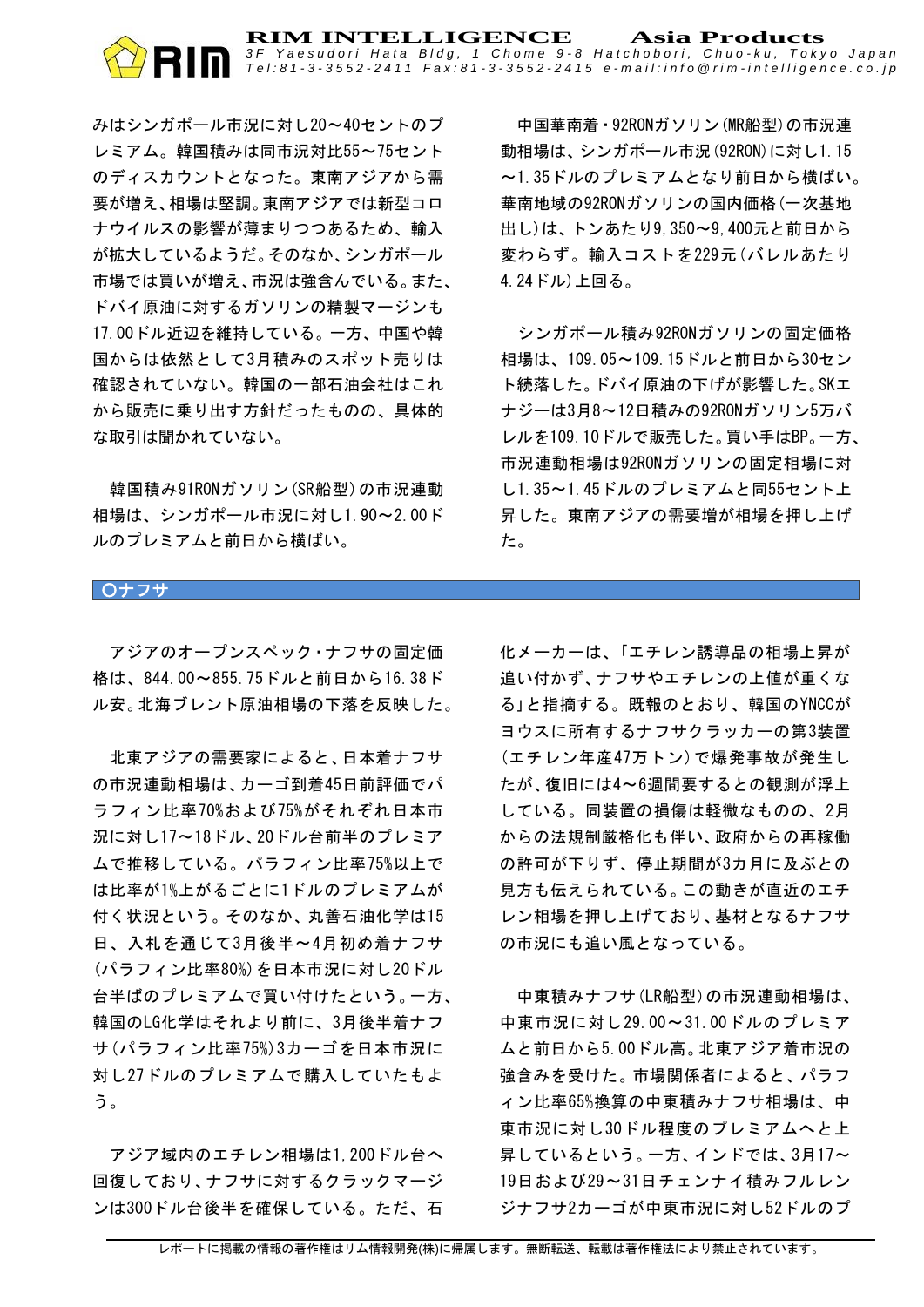**RIM INTELLIGENCE Asia Products** *3 F Y a e s u d o r i H a t a B l d g , 1 C h o m e 9 - 8 H a t c h o b o r i , C h u o - k u , T o k y o J a p a n* Tel:81-3-3552-2411 Fax:81-3-3552-2415 e-mail:info@rim-intelligence.co.jp

レミアムで売買されたとの情報が寄せられて いる。日本着換算では、日本市況に対し35~37 ドルのプレミアムに相当するようだ。

指標となるインターコンチネンタル取引所 (ICE)の北海ブレント原油相場は、3月物がアジ ア夕刻時間で93.93ドルと前日から1.68ドル安。 オープンスペック・ナフサ相場は4月前半着が 867.50~868.00ドルとなった。4月後半、5月前 半着はそれ ぞれ 855.25~855.75ドルおよ び 844.00~844.50ドルとなった。

タイミング・スプレッドの相場は4月前半/5 月前半のスプレッドが23.50ドルのバックワー デーションとなった。ナフサ価格とブレント原 油価格とのクラックスプレッドは、4月ブレン ト/4月前半ナフサがトンあたり163ドルのナフ サ高と前日から8ドル拡大。

北西ヨーロッパ(NWE)のナフサ・スワップ相 場はアジア夕刻時間で、3月が839.50~841.50 ドルと前日から10.75ドル安。4月、5月の価格 はそれぞれ815.75~817.75ドルおよび795.25 ~797.25ドルとなった。アジア/NWEのナフサ・ スプレッド4月前半アジア/3月NWEが27ドルの アジア高と前日から6ドル拡大。



※最新の成約は次のとおり

3月後半~4月初め・日本着パラフィニック、トレーダー⇒丸善石油化学、日本市況+20ドル台半ばCFR 3月後半・韓国着パラフィニック3カーゴ、トレーダー⇒LG化学、日本市況+27ドルCFR 3月17~19日/29~31日·インド積みフルレンジ2カーゴ、トレーダー⇒トレーダー、中東市況+52ドルFOB

#### ○ジェット燃料/灯油

北東アジア積みジェット燃料(MR船型)の市況 連動相場は前日から横ばいとなった。韓国、日本 積みはいずれもシンガポール市況対比で1.25~ 1.35ドルのプレミアム、台湾積みは同市況対比 で1.55~1.65ドルのプレミアムで推移している。 シンガポール先物市場がバックワーデーション を形成しているとあって、市場関係者の多くは 相場の上値は重いと指摘している。米西海岸向 けのアービトラージは開いているとの指摘もあ るが、買い気が大幅に高まる気配は見られない。 このなか、韓国ではSKエナジーが3月17~19日積 みのMR船型1カーゴの販売入札を開示した。締め 日は18日。また、GSカルテックスも16日、3月26 ~30日積みの30万バレルを対象とする販売入札

を締め切った。一方、日本の石油会社の中にも3 月積みの売りを検討する動きがあるが、詳細は 明らかではない。中国では中国中化が3月4~6日 積みの1カーゴをシンガポール市況対比1.00ド ル超えのプレミアムで販売済み。これは3月上旬 積みの成約価格で、中旬積みや下旬積みは同水 準で成約に至ることはできないようだ。

韓国積み灯油(SR船型)の市況連動相場は、シ ンガポール市況に対し3.00~3.50ドルのプレミ アムと前日から変わらず。

中東積みジェット燃料(LR船型)の市況連動相 場は、中東市況に対し1.50~1.70ドルのプレミ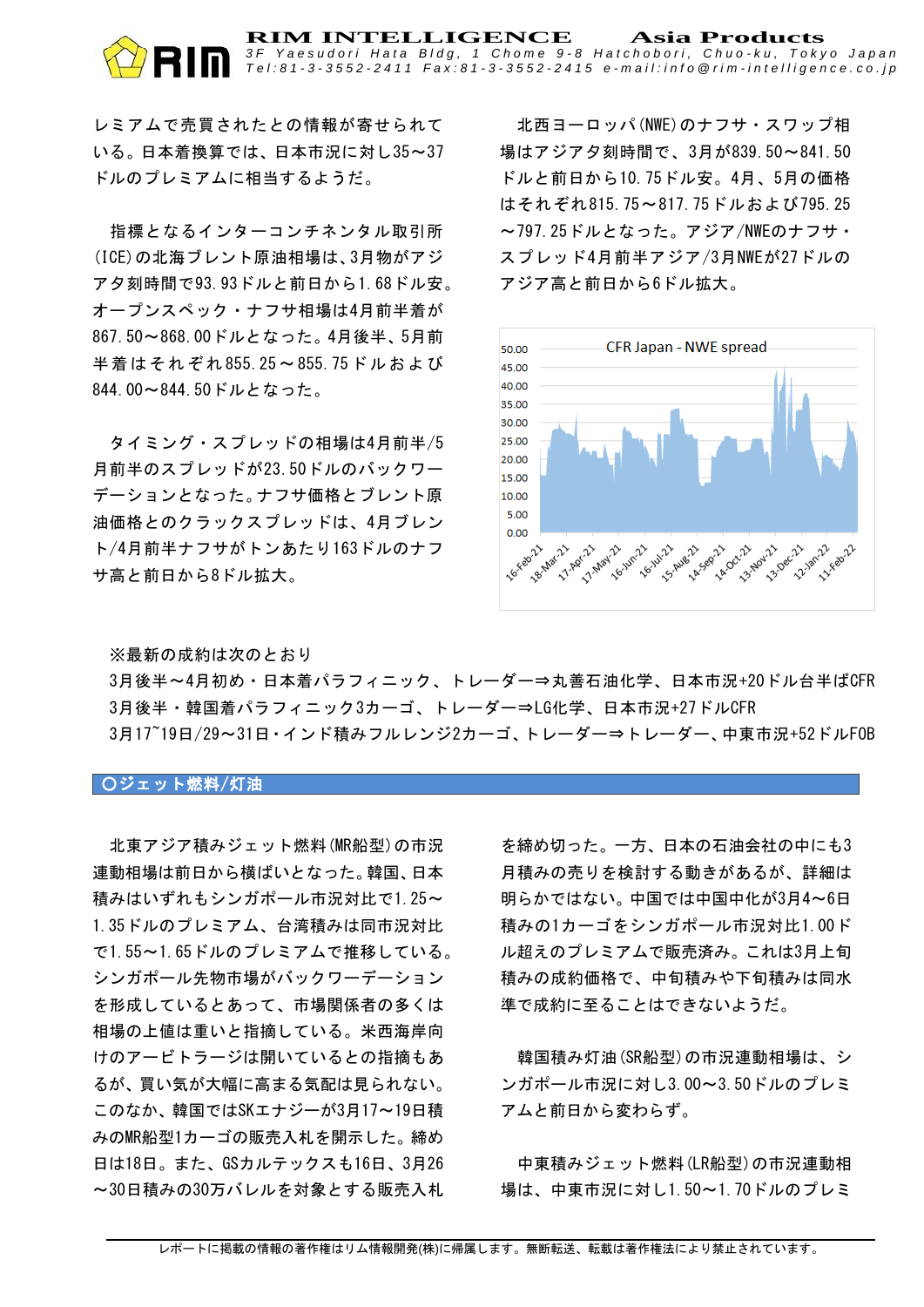

アムと前日から横ばい。

シンガポール積みジェット燃料の固定価格相 場は、106.50~106.60ドルと前日から25セント

軟化した。先物市況が弱含んだ。3月きりの先物 価格は105.00ドルと同25セント下落した。一方、 市況連動相場は先物市況に対し1.50~1.60ドル のプレミアムと前日から変わらず。

※最新の成約は次のとおり

3月4~6日・中国積みジェット燃料油・MR船型、中国中化⇒トレーダー、シンガポール市況+1.00ドル以上 FOB

○軽油

北東アジア積み0.001%S軽油(MR船型)の市況 連動相場は前日から変わらず。韓国積みはシン ガポール市況に対し95セント~1.05ドルのプ レミアム。日本積みは同市況対比85~95セント のプレミアムとなった。3月積みの売りが散見 される。SKエナジーは16日、3月15~17日と23 ~25日積みとしてMR船型2カーゴの販売入札を 開示した。応札の締め切りは17日。他の韓国石 油2社も3月下旬積みとしてそれぞれMR船型の 販売を進めている。3月下旬韓国積みについて、 最高の買唱えはFOBベースでシンガポール市況 (0.001%S)に対し20セントのプレミアムで聞か れる。売り手の1社は、3月中旬積みのMR船型を スポット販売していたようだ。価格はFOBベー スで同市況対比1.00ドルのプレミアムと伝え られた。シンガポール先物価格の期先安が大き いため、船積み時期によって価格差が生じてい る。また、日本でも大手元売り1社が3月積みの 売り物を残していると聞かれる。

北東アジア積み0.05%S軽油(MR船型)の市況 連動相場は前日から強含んだ。韓国積みはシン ガポール市況に対し20~30セントのディスカ ウントと同80セント上昇した。台湾積みは同市 況対比55~65セントのディスカウントと同80 セント高となった。需給の引き締まりが相場を 押し上げた。製油所の定修予定などから北東ア ジアの供給が減少している一方で、ベトナムな どの東南アジアから需要が増えている。そのな か、SKエナジーは14日、入札を通して3月16~

20日積みのMR船型2カーゴを販売していたよう だ。価格は FOBベ ー スで シ ン ガ ポ ー ル市 況 (0.001%S)に対し10セントと40セントのディス カウントと伝えられた。また、GSカルテックス は16日、3月22~26日、25~29日および26~30 日積みとしてMR船型3カーゴの販売入札を締め 切ったものの、結果は判明していない。

韓国積み0.001%S軽油(SR船型)の市況連動相 場は、シンガポール市況に対し1.10~1.20ドル のプレミアムと前日から変わらず。

中東積み0.001%S軽油(LR船型)の市況連動相 場は、中東市況に対し1.70~1.90ドルのプレミ アムと前日から30セント高。需要拡大観測が相 場を押し上げた。欧州では軽油需要が堅調に推 移し、価格も上昇基調が強まっている。中東や インドからの採算が好転しており、一部トレー ダーは活発に欧州向けとしてカーゴの買付け に動いているという。中東品の商談水準は1.80 ドル程度に切り上がっており、さらに上値追い の展開を予想する声も伝えられた。

中国華南着・0.001%S軽油(MR船型)の市況連 動相場は、シンガポール市況(0.001%S)に対し 2.85~2.95ドルのプレミアムとなり前日から 変わらず。華南地域の0.001%S軽油の国内価格 (一次基地出し)は、トンあたり7,850~7,900元 となり前日から変わらず。この価格は輸入コス トを199元(バレルあたり4.18ドル)上回る。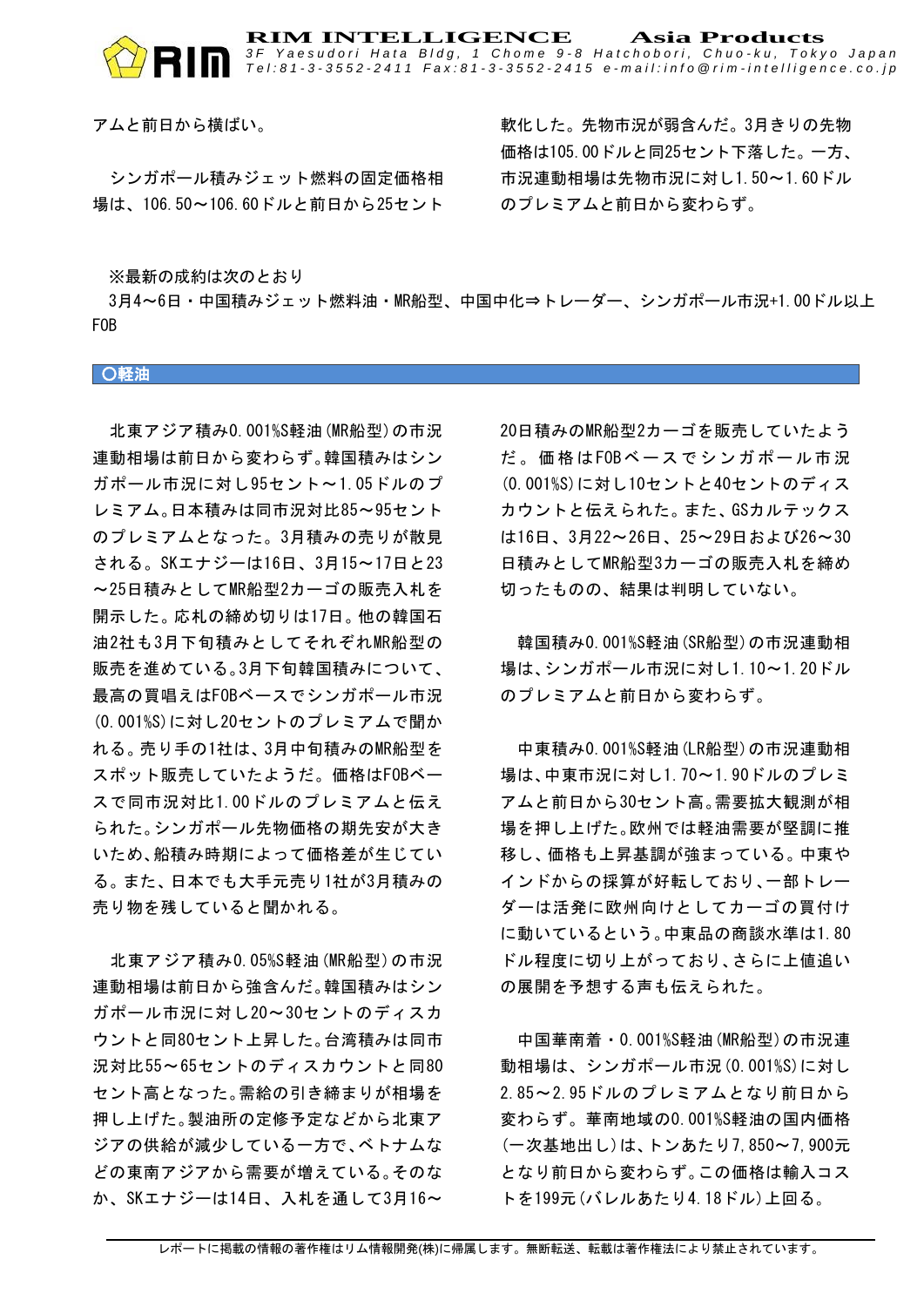# シンガポール積み0.001%S軽油の固定価格相 場は、110.60~110.70ドルと前日から5セント 上昇した。先物価格の上げに連動した。3月き

りの先物価格は108.70ドルと同5セント高とな った。一方、市況連動相場は先物市況に対し 1.90~2.00ドルのプレミアムと前日から同値 で推移した。

※最新の成約は次のとおり

3月中旬・韓国積み0.001%S軽油・MR船型、韓国石油会社⇒トレーダー、シンガポール市況+1.00ドルFOB 3月16~20日・韓国積み0.05%S軽油・MR船型×2、SKエナジー⇒トレーダー、シンガポール市況-40セント /-10セントFOB

**RIM INTELLIGENCE Asia Products**

*3 F Y a e s u d o r i H a t a B l d g , 1 C h o m e 9 - 8 H a t c h o b o r i , C h u o - k u , T o k y o J a p a n* Tel:81-3-3552-2411 Fax:81-3-3552-2415 e-mail:info@rim-intelligence.co.jp

○重油

【北東アジア低硫黄重油】

日本着0.3%S重油(MR船型)の市況連動相場は、 シンガポール市況 (180cst) に対し190.00~ 200.00ドルのプレミアムと前日からもち合い。 日本では、新たな電力向け低硫黄重油の買い気 は確認されず。一部の電力会社は、液化天然ガ ス(LNG)の3月後半着品の需要を残しており、期 先の不需要期とのスワップ取引によって確保 を進めているようだ。また、ウクライナ情勢を 背景とした欧州での天然ガス不足懸念が浮上 していることを受け、政府から欧州へのLNG転 送の要請が電力会社や商社に届いているもの の、スワップ取引などによって国内需要分を賄 った上で欧州へは数カーゴ程度の供給にとど まる見通し。このためLNG代替としての重油の 電力向け需要は生じないと市場関係者は伝え ている。

【北東アジア高硫黄重油】

韓国積み3.5%S重油(380cst)の市況連動相場 は、シンガポール市況(380cst)に対し13.25~ 14.25ドルのディスカウントと前日から同水準。

【インドネシア産LSWR】

インドネシア産LSWRの市況連動相場は、シン ガポール市況(180cst)に対し57.50~59.50ド ルのプレミアムと前日から変わらず。

【シンガポール市況】

シンガポール積み0.5%S重油の固定価格相場 は、706.50~716.50ドルと前日から3.50ドル下 振れとなった。先物価格の下落に押し下げられ た。3月きりの先物価格は697.00ドルと前日か ら3.50ドル安。市況連動相場は先物市況に対し 9.50~19.50ドルのプレミアムと前日からもち 合い。

# ◎アジア・バンカー・マーケットコメント ○日本

日本の380cst相場は、京浜で615.00~618.00 と前日から7.00ドル下落した。シンガポール重 油先物安を受けた。売唱えは615.00~625.00ド ルが伝えられた。

硫黄 分 0.5% 以 下 の VLSF0 相 場 は 、 京 浜 で 732.00~735.00ドルと同2.00ドル下落した。シ

ンガポール0.5%S重油先物安を受けた。売唱え は732.00~745.00ドルが伝えられた。月内の艀 繰りが窮屈になっており、2月商いは終了ムー ドが漂っている。ただ、月初から邦船社向けの 長期契約を中心にまとまったオーダーが続き、 各社とも販売枠の消化は順調に進んでいるよ うだ。また、韓国の市況が日本と比較して割安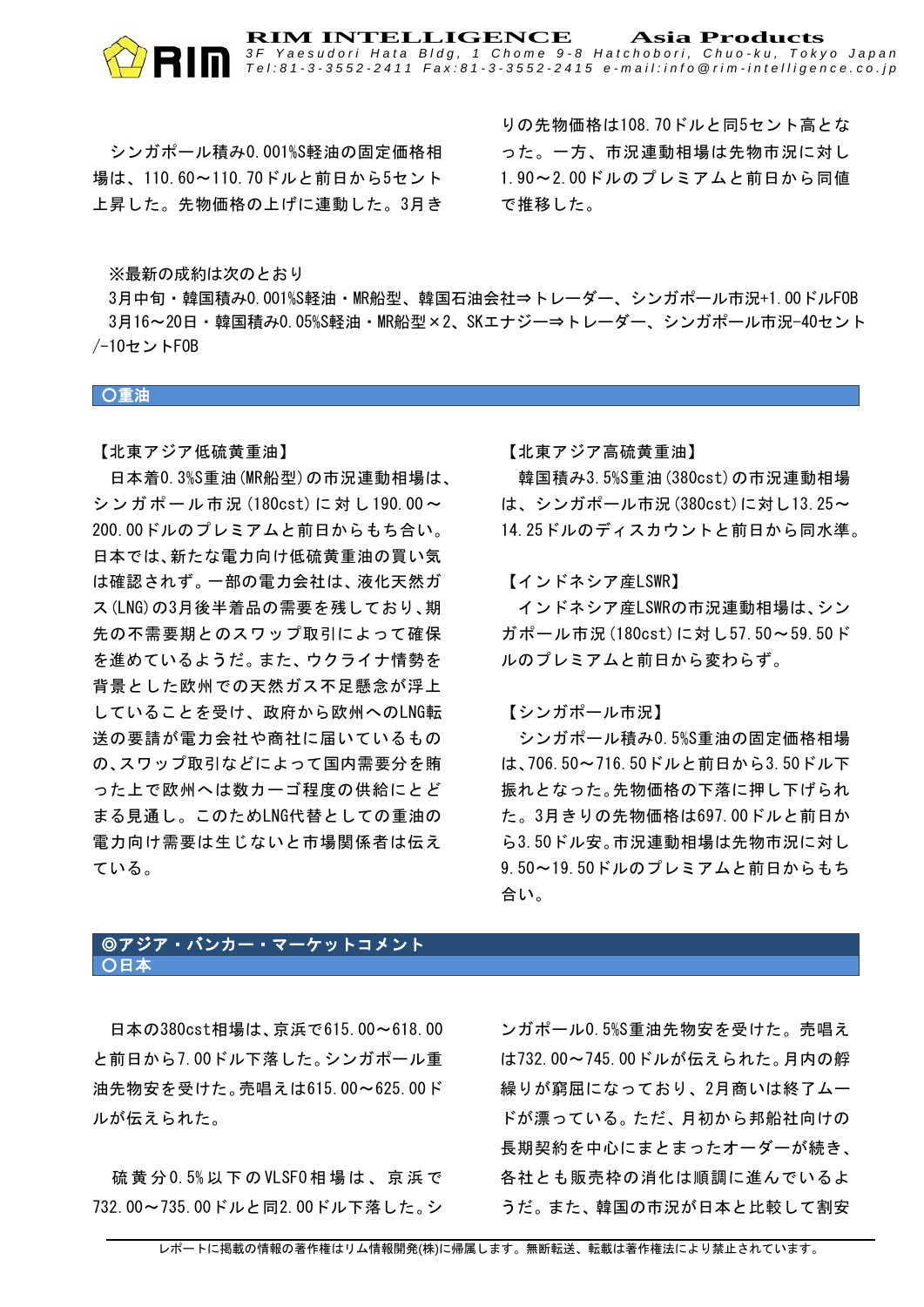#### **RIM INTELLIGENCE Asia Products** *3 F Y a e s u d o r i H a t a B l d g , 1 C h o m e 9 - 8 H a t c h o b o r i , C h u o - k u , T o k y o J a p a n* Tel:81-3-3552-2411 Fax:81-3-3552-2415 e-mail:info@rim-intelligence.co.jp

で推移しているため、外国船社の引き合いも少 なく、市場は一服感に包まれている。なお、西 日本では艀繰りの問題から、すでにスポット対 応を取りやめているようだ。

硫黄分0.5%以下のLSMD0相場は、825.00~

835.00ドルと同11.00ドル上昇した。ENEOS、出 光興産がいずれも17日以降のA重油0.5%S仕 切り価格を1,000円/kl切り上げたことを受け た。売唱えは835.00~845.00ドルが聞かれた。 なお、リムバンカー重油VLSFOの2月の月間平均 価格は726.55ドルと先月より66.15ドル高い。

#### ○韓国

韓国の380cst相場は、560.00~563.00ドルと 前日から17.00ドル大幅に下落した。シンガポ ール重油先物安を受けた。SKエナジーは560.00 ~572.00ドル、GSカルテックスは 575.00~ 578.00ドルで売り唱えた。

硫黄分0.5%以下のVLSF0相場は、722.00~ 725.00ドルと同2.00ドル下落した。売り圧力の 高まりが相場を押し下げた。S-オイルは722.00 ~725.00ドル、SKエナジーは723.00~740.00ド ル、現代オイルバンクは725.00~728.00ドル、

GSカルテックスは725.00~730.00ドルでそれ ぞれ売り唱えた。供給4社がそれぞれ唱えの水 準を切り下げ、販促を仕掛けている。市場関係 者によると、成約可能水準はいずれも720ドル 台前半が予想される。

硫黄分0.1%以下のLSMG0相場は、840.00~ 850.00ドルと同5.00ドル上昇した。売り圧力の 後退が相場を押し上げた。SKエナジーは840.00 ~850.00ドル、GSカルテックスは 848.00~ 860.00ドルでそれぞれ売り唱えた。

#### ┃〇極東ロシア

極 東 ロ シ ア の 380cst 相 場 は 、 550.00 ~ 553.00ドルと前日からもち合った。売唱えは 550.00~585.00ドルが伝えられた。

硫黄分 0.5%以下の VLSF0相場は700.00~ 703.00ドルと前日から横ばい。売唱えは 700.00~730.00ドルが伝えられた。16日はボ ストチヌイで240トンの引き合いが報告され た。ただ、現時点では予想を含め、成約水準 についての情報は伝えられていない。

硫黄分 0.1%以下の LSMG0 相場は 830.00~ 840.00ドルと前日から変わらず。売唱えは 830.00~850.00ドルが伝えられた。

#### ○中国

中国・舟山の380cst相場は、538.00~541.00 ドルと前日から5.00ドル下落した。シンガポー ル重油先物安を受けた。売唱えは538.00~ 550.00ドルが聞かれた。

硫黄分 0.5% 以下の VLSF0 相場は 702.00~ 705.00ドルと同3.00ドル弱含んだ。シンガポー ル0.5%S重油先物安を反映した。売唱えは 702.00~734.00ドルが聞かれた。市況連動相場 の商いでは16日、18日以降渡し計1,100トン以 上がシンガポール0.5%S重油市況比18~28ドル のプレミアムで成約されたようだ。プレミアム 幅が前日から5ドル縮小した。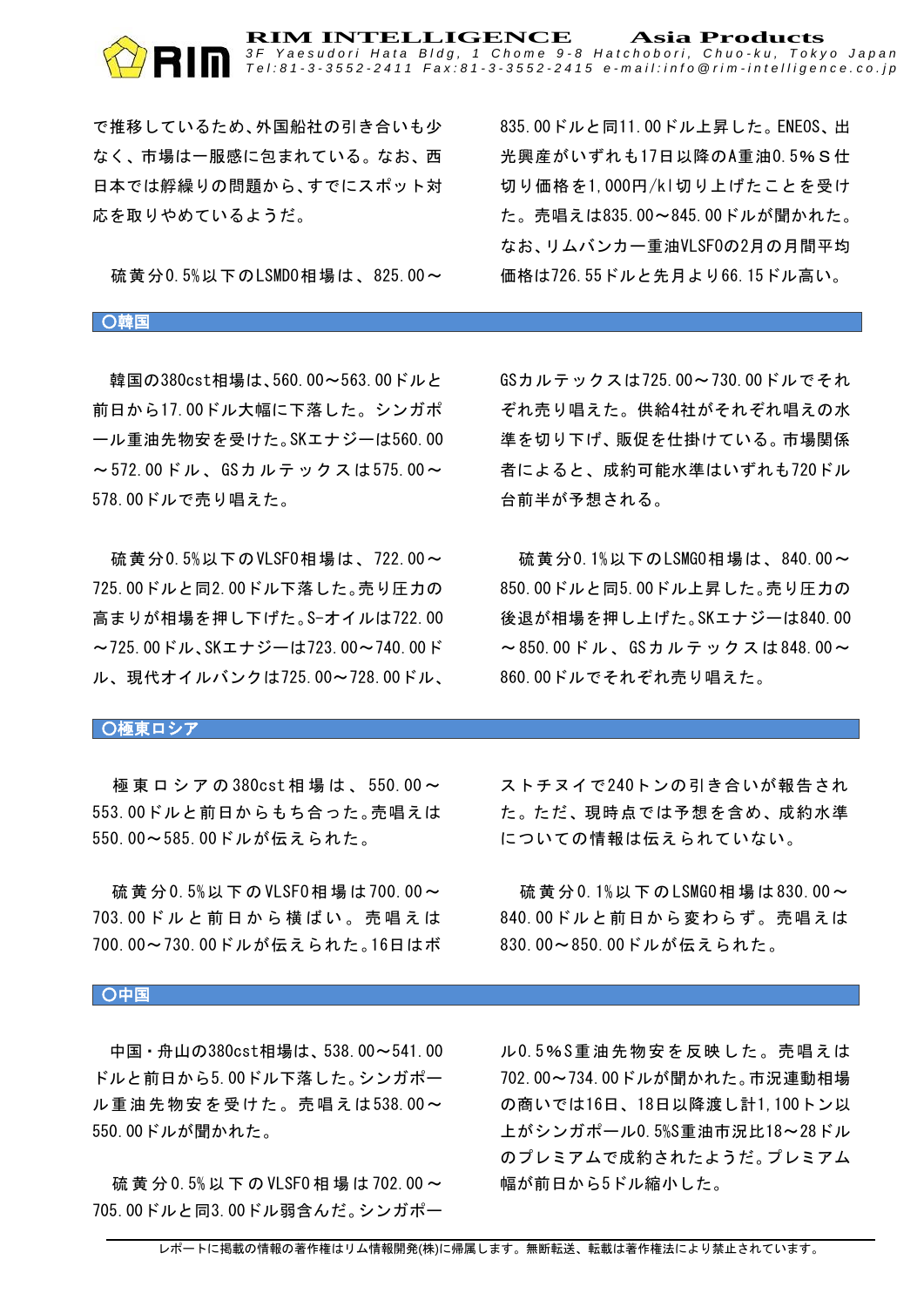#### **RIM INTELLIGENCE Asia Products** *3 F Y a e s u d o r i H a t a B l d g , 1 C h o m e 9 - 8 H a t c h o b o r i , C h u o - k u , T o k y o J a p a n* Tel:81-3-3552-2411 Fax:81-3-3552-2415 e-mail:info@rim-intelligence.co.jp

このところの原油相場の乱高下を映し、多く の供給業者が唱えを据え置いているという。市 場関係者によると、舟山渡しのVLSFO価格はシ ンガポールの水準を大幅に下回っており、これ 以上の相場の引き下げは必要ないと考えてい るようだ。ただし、生産量が徐々に増えるとの

見通しから、一部の独立系供給業者はさらなる 引き下げの機会をうかがっているという。

LSMGO相場は905.00~915.00ドルと前日から 変わらず。売唱えは905.00~940.00ドルが聞か れた。

# ○香港

L

香港の380cst相場は533.00~536.00ドルと前 日から7.00ドル下落した。シンガポール重油先 物安を受けた。売唱えは533.00~543.00ドルが 聞かれた。

硫黄分 0.5% 以 下 の VLSF0 相 場 は 736.00 ~ 739.00ドルと同2.00ドル弱含んだ。シンガポー

ル0.5%S重油先物安を映した。売唱えは736.00 ~757.00ドルが聞かれた。

LSMGO相場は820.00~830.00ドルと同10.00ド ル下落した。売り圧力の台頭を映した。売唱えは 830.00~847.00ドルが聞かれた。

#### ○シンガポール

シンガポールの380cst相場は、530.00~ 533.00ドルと前日から8.00ドル下落した。シン ガポール重油先物安を反映した。売唱えは 530.00~540.00ドルが聞かれた。

硫黄分 0.5% 以下の VLSF0 相場は 737.00~ 740.00ドルと同4.00ドル続落した。シンガポー ル0.5%S重油先物安を映した。売唱えは737.00 ~755.00ドルが聞かれた。市況連動相場の商い では16日、22日以降渡し計650トン以上がシン ガポール0.5%S重油市況比25~31ドルのプレミ アムで成約されたようだ。プレミアム幅が前日 から3ドル縮小した。

供給不安を背景に、シンガポールのバンカー 油価格はアジア域内において高値で推移して いる。多くの供給業者が2月渡しの販売を減ら しているため、船会社の買い気もわずかに後退 しているようだ。船会社は、航路に応じて地中 海沿岸地域や荷役地で燃料油を調達している という。欧州からの燃料油輸入減は、シンガポ ールをはじめ北米やフジャイラ等に深刻な影 響を与えており、世界的な需給逼迫感が続くと の見方が強い。

LSMGO相場は833.00~843.00ドルと同2.00ド ル弱含んだ。売り圧力の台頭を映した。売唱え は843.00~860.00ドルが聞かれた。

# ◎マーケット・ニュース

○シンガポールの1月バンカー重油販売量、前年同月比10.4%減

シンガポール港湾庁(MPA)はこのほど、1月のシンガポール港でのバンカー重油販売量が403万3,423ト ン(速報値)だったと発表した。前年同月比10.4%(46万9,570トン)、前月比では3.5%(14万4,408トン)いず れも減少した。

1月の高硫黄380cst重油の販売量は103万6,657トンと前年同月比で1万2,016トン、前月比では3万7,739 トンそれぞれ減少した。一方、高硫黄500cst重油は8万5,626トンと前年同月比4万4,469トン、前月比で は1万3,792トンそれぞれ増加した。また、硫黄分0.5%・380cstは200万7,909トンと前年同月比で43万4,153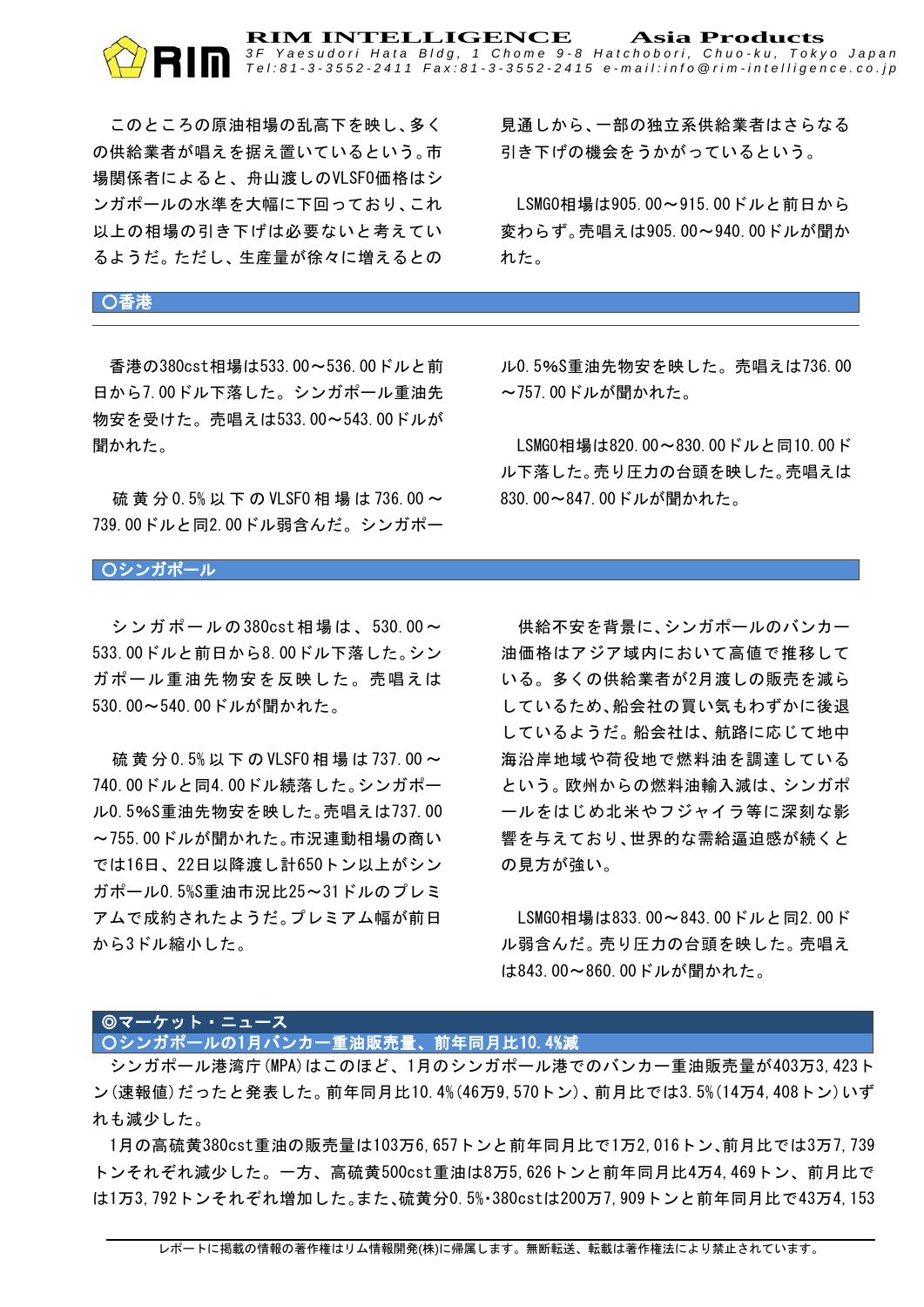

トン、前月比では4万7,234トンそれぞれ減少した。硫黄分0.5%・180cstは9万3,045トンと前年同月比で 6万9,172トン、前月比では2万60トンそれぞれ減少した。MGOは1万3,783トンと前年同月比2万9,368トン、 前月比では7,436トンそれぞれ減少した。

リム情報開発の調べでは、同港での1月のVLSFO平均価格は667.17ドルと前月の607.11ドルと比べ60.06 ドル上昇した。

# ◎統計

○原油・石油製品供給統計週報=<石油連盟全国>

|                     | 今週              | 前週              | 前週比         |
|---------------------|-----------------|-----------------|-------------|
|                     | $2/6 \sim 2/12$ | $1/30 \sim 2/5$ |             |
| 製油所稼働状況             |                 |                 |             |
| 週間原油処理量(kl)         | 3, 079, 134     | 3, 236, 558     | $-157, 424$ |
| 週間トッパー実稼働能力(b/d)    | 3, 307, 376     | 3, 302, 700     | $+4, 676$   |
| 週間トッパ一実稼働率          | 83.7%           | 88.1%           | $-4.4$      |
| 週間トッパー設計能力(b/d)     | 3, 457, 800     | 3, 457, 800     | $+0$        |
| 週間トッパー設計能力稼働率       | 80.0%           | 84.1%           | $-4.1$      |
| 石油製品週末在庫            |                 |                 |             |
| ガソリン                | 1, 735, 252     | 1, 659, 674     | $+75, 578$  |
| ナフサ                 | 1, 345, 414     | 1, 414, 662     | $-69, 248$  |
| ジェット燃料油             | 778, 903        | 772, 812        | $+6,091$    |
| 灯油                  | 1, 426, 717     | 1, 599, 940     | $-173, 223$ |
| 軽油                  | 1, 348, 173     | 1, 278, 173     | $+70,000$   |
| LSA 重油(S 分 0.1%以下)  | 287, 698        | 268, 588        | $+19, 110$  |
| HSA 重油(S 分 0.1%超)   | 413, 018        | 400, 160        | $+12,858$   |
| A 重油計               | 700, 716        | 668, 748        | $+31,968$   |
| LSC 重油 (S 分 0.5%以下) | 651, 627        | 610, 403        | $+41, 224$  |
| HSC 重油 (S 分 0.5%超)  | 1, 103, 862     | 1, 100, 257     | $+3,605$    |
| C 重油計               | 1, 755, 489     | 1, 710, 660     | $+44,829$   |
| 合計                  | 9,090,664       | 9, 104, 669     | $-14,005$   |
| 原油 · 半製品 · 装置原料週末在庫 |                 |                 |             |
| 原油                  | 8, 939, 283     | 9, 059, 617     | $-120, 334$ |
| 粗ガソリン               | 2, 054, 879     | 2, 126, 913     | $-72,034$   |
| 粗灯油                 | 371, 393        | 375, 065        | $-3, 672$   |
| 粗軽油                 | 712, 260        | 740, 958        | $-28,698$   |
| 粗A重油                | 514, 248        | 546, 744        | $-32, 496$  |
| 装置原料                | 2, 647, 230     | 2, 640, 008     | $+7, 222$   |
| 合計                  | 6,300,010       | 6, 429, 688     | $-129,678$  |
| 石油製品生産量             |                 |                 |             |
| ガソリン                | 913, 871        | 903, 365        | $+10, 506$  |
| ナフサ                 | 189, 185        | 318, 212        | $-129,027$  |
| ジェット燃料油             | 164, 633        | 193, 271        | $-28,638$   |
| 灯油                  | 381, 457        | 344, 401        | $+37,056$   |
| 軽油                  | 735, 694        | 802, 386        | $-66, 692$  |
| LSA 重油 (S 分 0.1%以下) | 141, 363        | 119, 399        | $+21,964$   |

レポートに掲載の情報の著作権はリム情報開発(株)に帰属します。無断転送、転載は著作権法により禁止されています。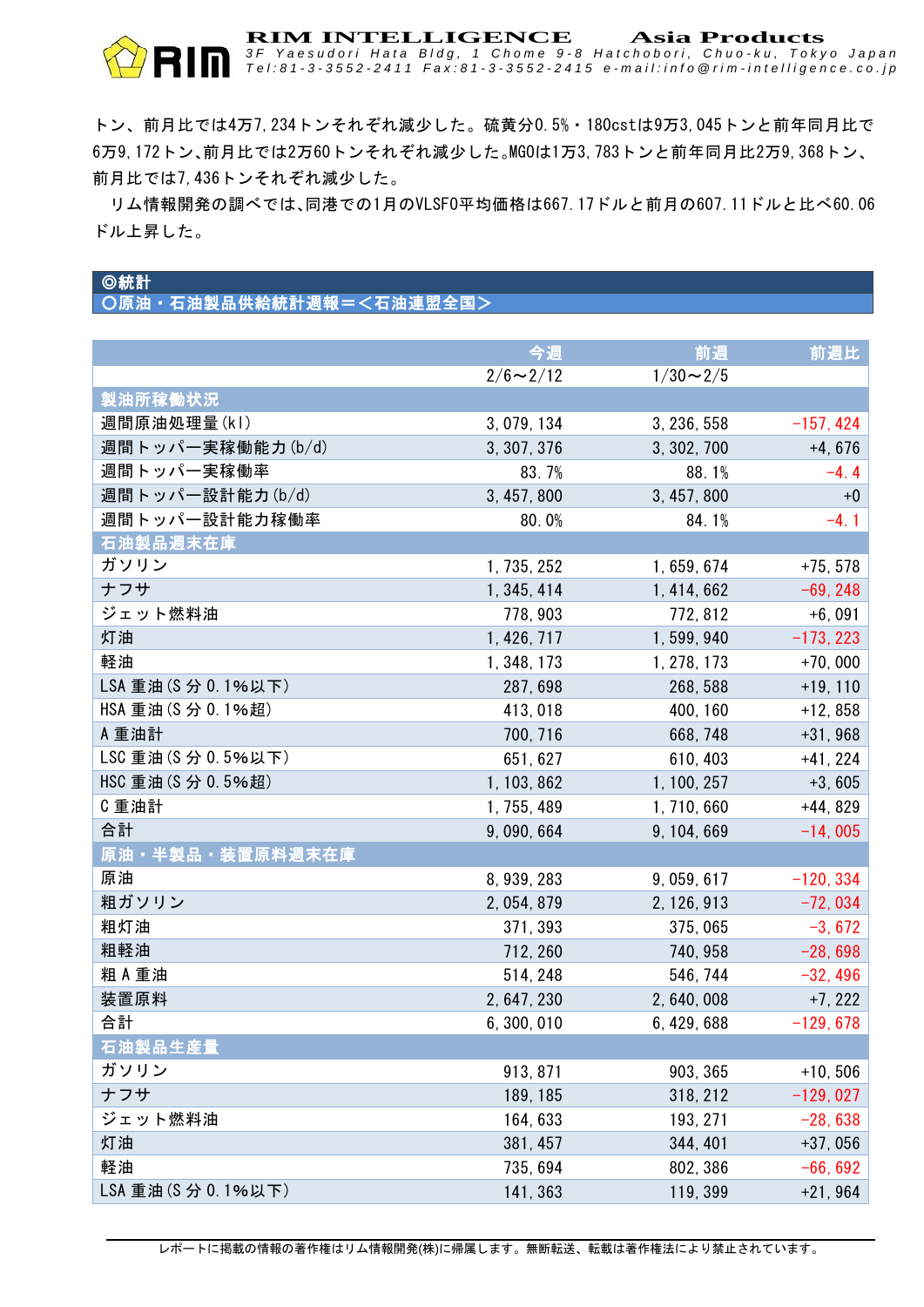

**RIM INTELLIGENCE Asia Products**

*3 F Y a e s u d o r i H a t a B l d g , 1 C h o m e 9 - 8 H a t c h o b o r i , C h u o - k u , T o k y o J a p a n* Tel:81-3-3552-2411 Fax:81-3-3552-2415 e-mail:info@rim-intelligence.co.jp

| HSA 重油(S 分 0.1%超)   | 133, 540     | 121, 843     | $+11,697$   |
|---------------------|--------------|--------------|-------------|
| A 重油計               | 274, 903     | 241, 242     | $+33,661$   |
| LSC 重油 (S 分 0.5%以下) | 207, 465     | 189, 684     | $+17,781$   |
| HSC 重油 (S 分 0.5%超)  | 185, 612     | 208, 538     | $-22,926$   |
| C重油計                | 393, 077     | 398, 222     | $-5, 145$   |
| 合計                  | 3, 052, 820  | 3, 201, 099  | $-148, 279$ |
| 石油製品輸入量             |              |              |             |
| ガソリン                | n. a.        | n. a.        |             |
| ナフサ                 | n. a.        | n. a.        |             |
| ジェット燃料油             | n. a.        | n. a.        |             |
| 灯油                  | n. a.        | n. a.        |             |
| 軽油                  | n. a.        | n. a.        |             |
| LSA 重油 (S 分 0.1%以下) | n. a.        | n. a.        |             |
| HSA 重油 (S 分 0.1%超)  | n. a.        | n. a.        |             |
| A 重油計               | n. a.        | n. a.        |             |
| LSC 重油 (S 分 0.5%以下) | 39,836       | 0            | $+39,836$   |
| HSC 重油 (S 分 0.5%超)  | 31, 169      | $\mathbf{0}$ | $+31, 169$  |
| C重油計                | 71,005       | $\mathbf 0$  | $+71,005$   |
| 合計                  | n. a.        | n. a.        |             |
| 石油製品輸出量             |              |              |             |
| ガソリン                | 157, 489     | 182, 992     | $-25, 503$  |
| ナフサ                 | $\mathbf{0}$ | $\theta$     | $+0$        |
| ジェット燃料油             | 121, 227     | 66, 427      | $+54,800$   |
| 灯油                  | $\mathbf{0}$ | 39,882       | $-39,882$   |
| 軽油                  | 58,616       | 248, 373     | $-189, 757$ |
| LSA 重油(S 分 0.1%以下)  | 256          | 4,765        | $-4, 509$   |
| HSA 重油 (S 分 0.1%超)  | $\mathbf 0$  | $\mathbf 0$  | +0          |
| A 重油計               | 256          | 4,765        | $-4, 509$   |
| LSC 重油 (S 分 0.5%以下) | 102,002      | 80, 820      | $+21, 182$  |
| HSC 重油 (S 分 0.5%超)  | 48, 846      | 66, 254      | $-17,408$   |
| C重油計                | 150, 848     | 147, 074     | $+3, 774$   |
| 合計                  | 488, 436     | 689, 513     | $-201,077$  |
| <i>単位:kl</i>        |              |              |             |

「n.a.」は現時点でサンプル数が少ないため発表対象外

# ◎お知らせ

○リム・トレーディング・ボード(RTB)のご案内

リム情報開発は、市場参加者の皆様が、売唱え、買唱え、成約情報をご自身で弊に申告できるリム・ トレーディング・ボード(RTB)を運用しています。RTBは弊社ホームページ上で運営するサービスです。 皆様よりお寄せいただいた情報は、弊社のアセスメントメソドロジーに基づきまして価格評価の材料と して活用させていただきます。また、お寄せいただいた情報は、どなた様でも閲覧いただくことが可能 です。登録や利用方法は下記のリンクよりご確認ください。

https://www.rim-intelligence.co.jp/rtb/oil/index.html